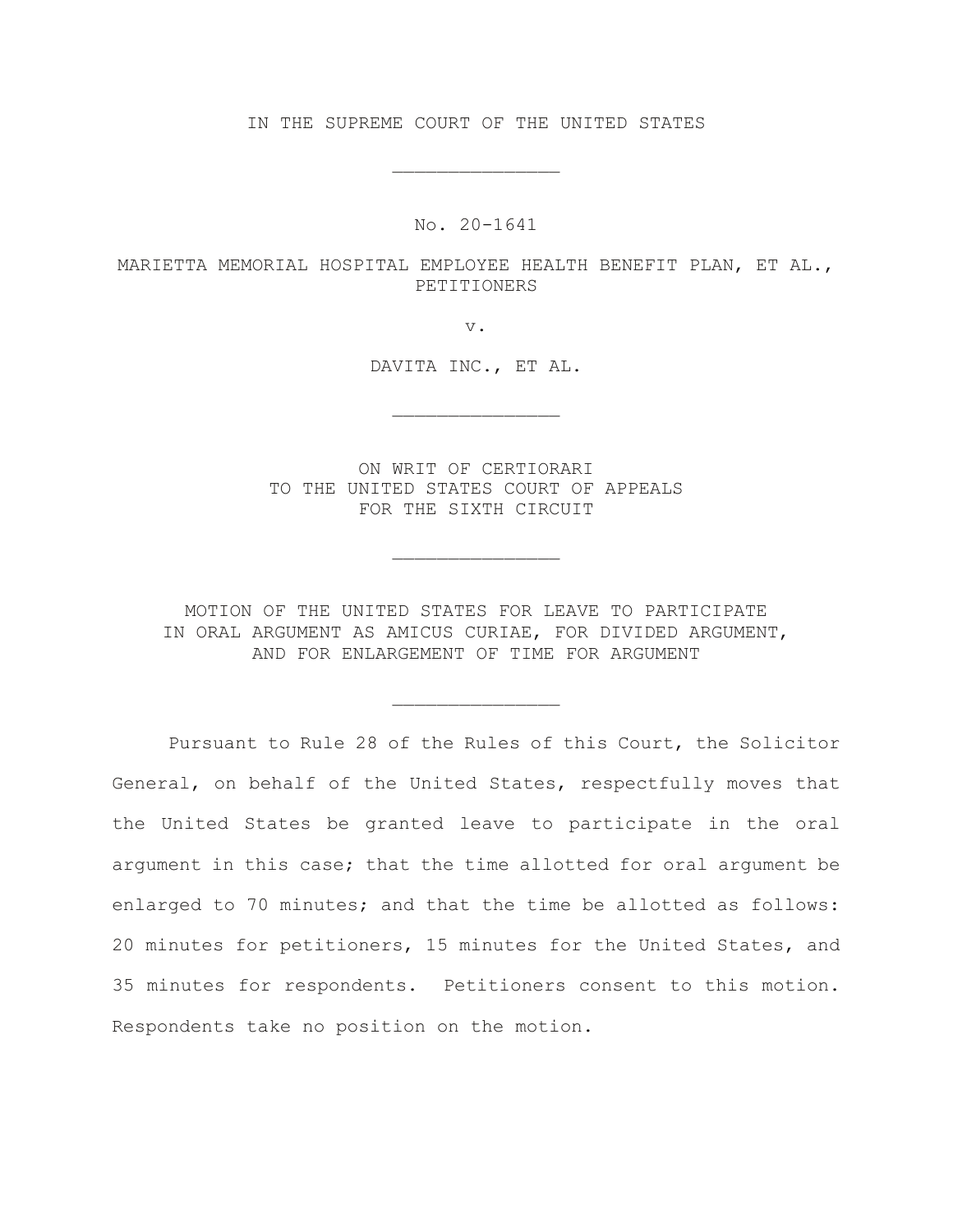This case concerns provisions in the Medicare Secondary Payer (MSP) statute, 42 U.S.C. 1395y(b), addressing end-stage renal disease (ESRD). Individuals who are diagnosed with ESRD can be eligible for Medicare regardless of age. 42 U.S.C. 426-1. When an individual becomes eligible for Medicare on the basis of ESRD while also covered by a group health plan, the MSP statute provides for a 30-month coordination-of-benefits period in which the group health plan is the individual's primary insurance and Medicare is available as a secondary payer (if the individual enrolls in Medicare) for expenses not covered by the primary plan. 42 U.S.C. 1395y(b)(1)(C) and (2)(A). The MSP statute provides that, during the 30-month period, a group health plan "may not take into account that an individual is" eligible for Medicare because of ESRD. 42 U.S.C. 1395y(b)(1)(C)(i). The MSP statute also provides that a group health plan "may not differentiate in the benefits it provides between individuals having [ESRD] and other individuals covered by such plan on the basis of the existence of [ESRD], the need for renal dialysis, or in any other manner." 42 U.S.C.  $1395y(b)(1)(C)(ii)$ .

The question presented here is whether respondents have stated a claim for a violation of the MSP statute's prohibitions against "tak[ing] into account" ESRD-based Medicare eligibility and "differentiat[ing] in the benefits" provided to individuals with ESRD and those without ESRD, 42 U.S.C. 1395y(b)(1)(C)(i) and

2